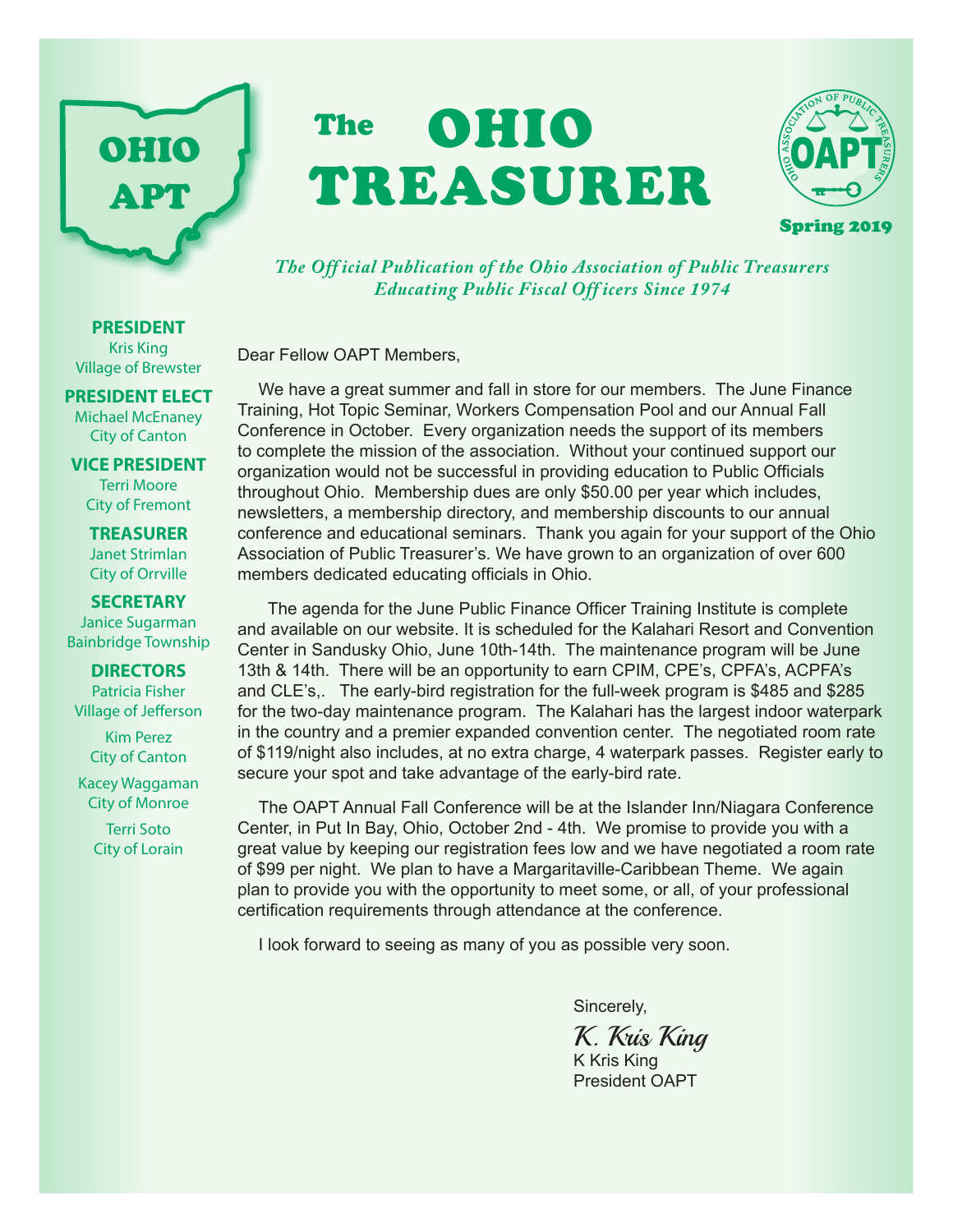## CALENDAR OF EVENTS

Ohio APT Hot Topic Seminar Der Dutchman, Bellville, Ohio April 26, 2019 Topic to be announced

#### OAPT Public Finance Officers Training

Kalahari Conference Center Sandusky, Ohio June 10 - 14, 2019

### OAPT CPFA Maintenance

Kalahari Conference Center Sandusky, Ohio June 13 - 14, 2019

#### Ohio APT 46th Annual Conference 2019

Islander Inn Hotel, Put In Bay, Ohio October 2 – 4, 2019 Special rate of \$99 per night

## Ohio APT 39th Annual Public Finance Officers Training Program June 10 – 14 2019 Kalahari Resort, Sandusky, Ohio

 The Ohio Association of Public Treasurer's Annual Finance Training will be held June 10th – 14th, 2019 and the Maintenance Training will be held June 13th – 14th at the Kalahari Resort, Sandusky, Ohio. The Ohio APT has reserved a special rate of \$119 per night at the Kalahari which includes 4 water park passes. Please make your room reservations by calling the Kalahari Reservation Office at 1-877-525-2427 or visiting www.ohioapt.org. Make sure to tell them you are attending the Ohio APT Public Finance Training OAPT urges all Public Finance Training attendees to register early with the Kalahari, special room rate is only guaranteed through May 10th.

## Membership Renewal Notice 2019

Online: www.ohioapt.org/membership/

Public Entity

Check if no changes from 2018

|  | Fill out only if they were changed from 2018 |  |
|--|----------------------------------------------|--|
|  |                                              |  |
|  |                                              |  |
|  |                                              |  |
|  | $City$ $\_\_$                                |  |
|  |                                              |  |

## ANNUAL MEMBERSHIP DUES

Membership for Fiscal Officer \$50.00

## FEDERAL TAX I.D. #23-7367195

Please return a copy of the statement with your remittance. Make check payable to: Ohio Association of Public Treasurers, 2113 Oaklawn Dr., Parma, OH 44134 Please return a separate copy for each member.

## *Register and Pay online at www.ohioapt.org*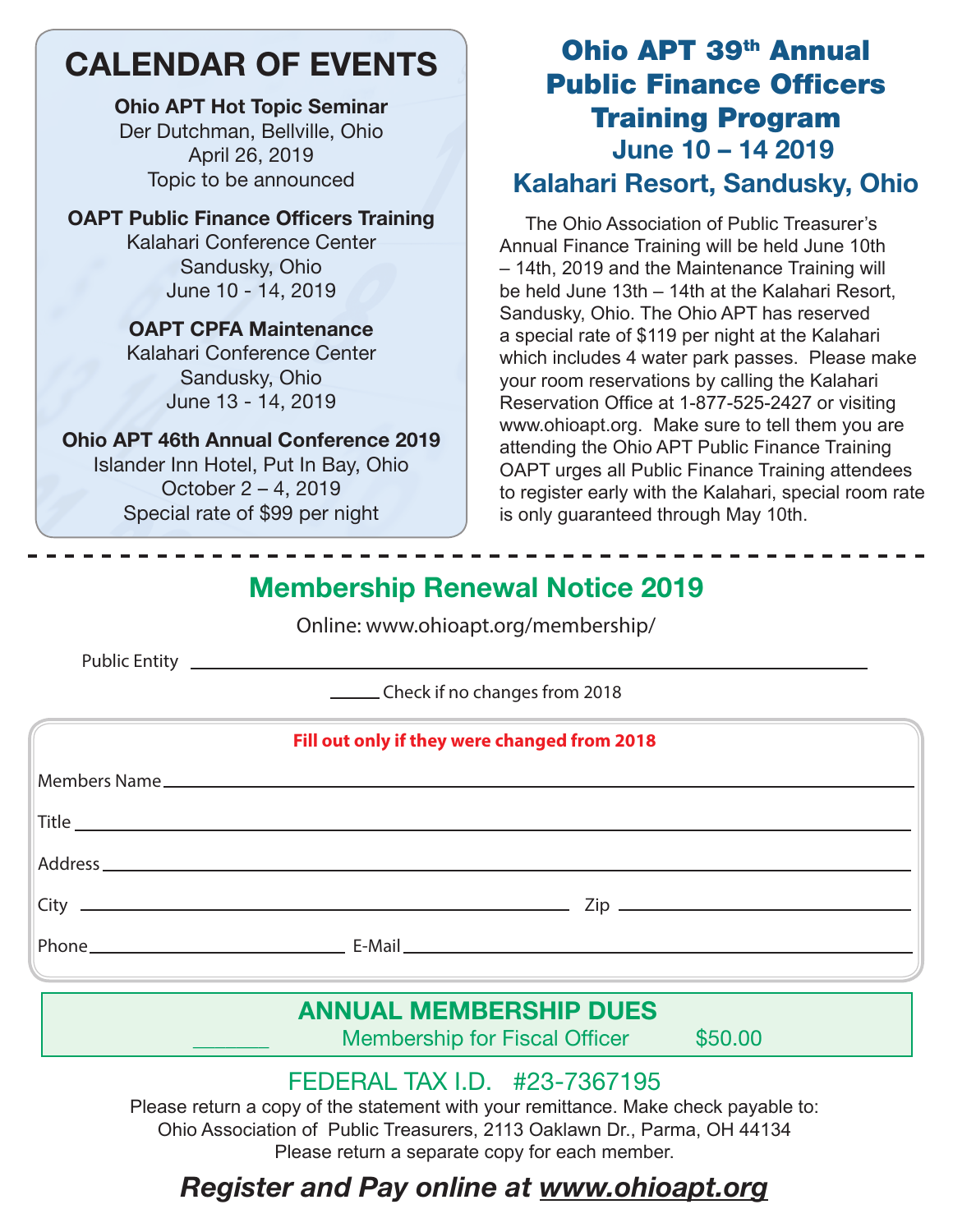

 **Ohio Association of Public Treasurers Public Finance Officers Training Institute June 10-14, 2019**

**Maintenance Program June 13-14, 2019 Kalahari Resort & Conference Center**

**Available Credit:** CPIM, CPE, CPFA, ACPFA, CLE, Ohio Sunshine & Public Records Training, and Fiscal Integrity Act

#### **TOPICS:**

#### **(see website for more complete information and credits)**

- Electric Avenue: Plotting Your Electronics Records Mgt Path & Various Storage Formats
- Principles of Public Finance
- Treasury Management Solutions
- Personnel Management Do's and Don'ts
- Integrating Scanning and Electronic Approvals into Your Accounting/Payables Systems
- Public Budgeting: Effective Budgeting and Best Practices to Meet Organizational Goals
- Sunshine Laws Certified Training
- What is Going on in the Tax-Exempt Market and How Does it Affect Me?
- Written Communications: Framing and Articulating Ideas through Writing
- The Ohio Ethics Law: Good Government in Action!
- Case Study in Investing in Today's Market Environment
- What are You doing to Enhance Your Community's Most Valuable Asset? Your Image and Reputation!
- Cash Management/Banking Relations: Overview and Insight into Enhancing Bank Relationships
- The Chameleon Communicator How to Communicate with different Generations and with Difficult Personalities in the Workplace
- Technology Preparation and Recovery: Are you Ready for Failure?

## *The Ohio Treasurer* **Spring 2019 Editor: Jack C. Krise, Jr.**

*The Ohio Treasurer is published for its members by the Ohio Association of Public Treasurers, a chapter of the Association of Public Treasurers of the United States and Canada.*

> *Ohio Chapter Association of Public Treasurers 2113 Oaklawn Drive Parma, Ohio 44134 ohiotreasurers@gmail.com*



## **CPFA**

## **(Certified Public Finance Administrator)**

#### **EDUCATION POINTS**

| Cleveland 2018  | Conference             |                |
|-----------------|------------------------|----------------|
| Bellville 2018  | <b>Hot Topic</b>       | 2.63           |
| Maumee 2017     | Conference             | 7              |
| Bellville 2017  | Hot Topic              | 2.5            |
| Salt Fork 2016  | Ohio Conference        | 7              |
| Bellville 2016  | <b>Hot Topic</b>       | $\overline{2}$ |
| Canton 2015     | Ohio Conference        | 7              |
| Bellville 2015  | <b>Hot Topic</b>       | 2.75           |
| Geneva 2015     | Ohio Conference        | 6              |
| Bellville 2014  | <b>Hot Topic</b>       | 2.5            |
| Put in Bay 2013 | Ohio Conference        | 6.75           |
| Bellville 2013  | <b>Hot Topic</b>       | 1              |
| Dayton2012      | <b>Ohio Conference</b> | 4.75           |
| Bellville 2012  | <b>Hot Topic</b>       | 1              |
| Put in Bay 2011 | <b>Ohio Conference</b> | 9.54           |
| Columbus 2010   | Ohio Conference        | 7.19           |
| Bellville 2010  | Hot Topic              | $\mathbf{1}$   |
| Sandusky 2009   | Ohio Conference        | 6.93           |
| Bellville 2009  | <b>Hot Topic</b>       | 2.5            |
| Dublin 2008     | Ohio Conference        | 6.54           |
| Atwood 2008     | Hot Topic              | $\mathbf{1}$   |

#### **EXPERIENCE POINTS**

All Ohio Association of Public Treasurers Conferences are worth 2 experience points each. These points are in addition to the education points above.

## OAPT Mission **Statement**

The Ohio Association of Public Treasurers (OAPT) was established to promote the general and professional interest of the public finance officers in their respective entities, to obtain a higher level of efficiency, through education to improve service with allied institutions and to inspire friendly and fraternal relationships among our members.